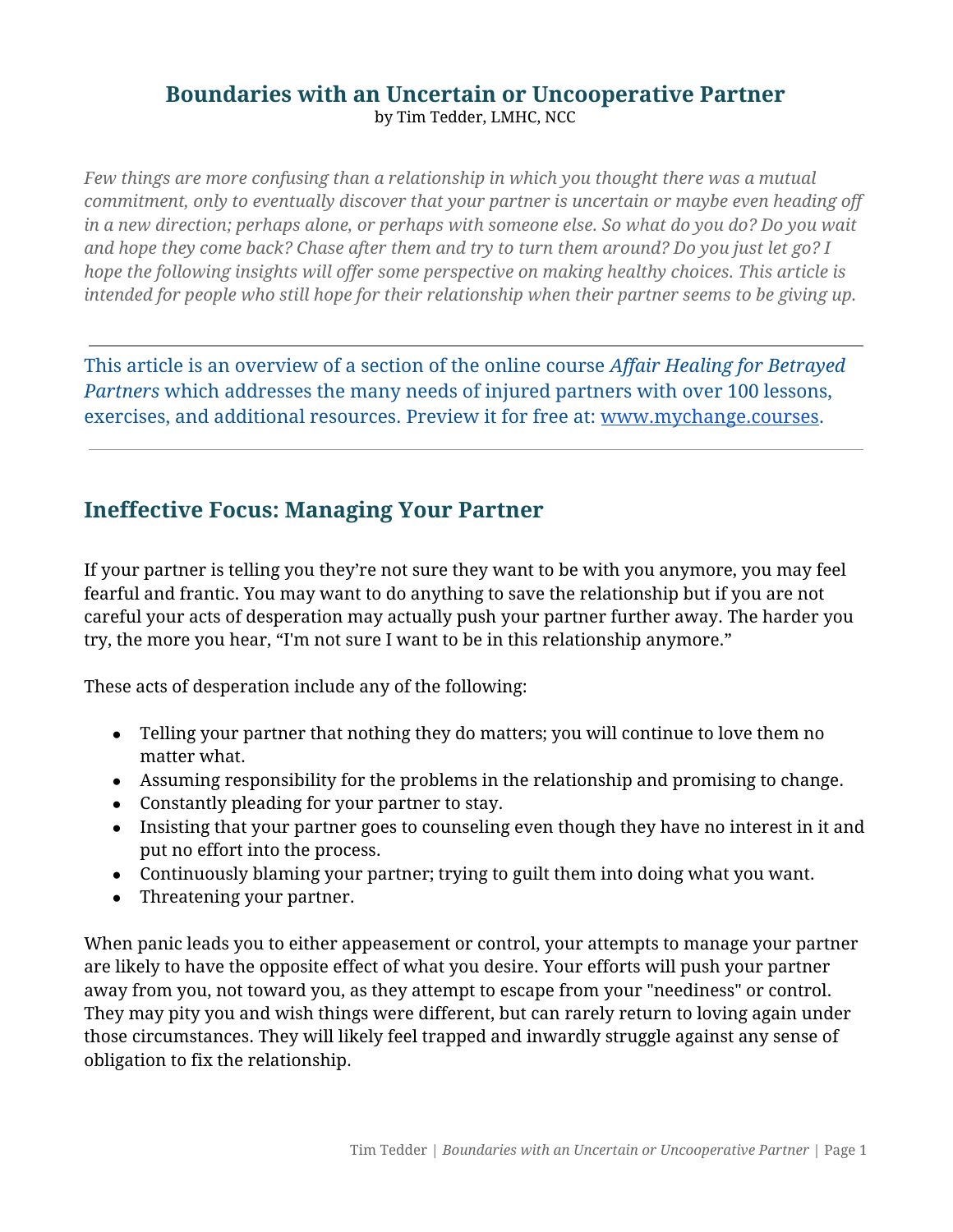So what should you do if your partner remains distant and uncommitted? What actions are more likely to alter their retreat? Start by refusing to play the role of desperation any longer. Instead, **take control of what you can manage: yourself**.

# **Effective Focus: Managing Yourself**

Here are the 3 steps you should start making right now. These are healthy choices. If there is any chance that your partner is going to return to a committed relationship, these steps will encourage a quicker return, even though they may seem counter-intuitive.

### **Step #1: Let Go**

Tell your partner you still want to be in a relationship with them, but you know you cannot work on it until they are certain about their commitment to do the same. If you've been trying to control them, admit it. Apologize for trying to do something that wasn't your job to do. Let them know that from this point on you will no longer attempt to control. They are free to make their own choices. Let them go.

This will result in a radical shift in your relationship. You will feel very vulnerable because there is certainly a chance that your partner will exercise this freedom by moving farther away from you. *You have to be willing to let that happen.* Before you take this step, make sure you are prepared in these two ways:

- 1. **Be honestly committed to letting them go**. Your partner may actually take you up on the offer and will be out of your reach, at least for a while. If you give this "letting go speech" as a manipulative ploy to get them back quickly, they will see right through your insincerity. If you have been checking up on them to see if they are getting involved with someone else, you must be willing to stop all of your investigative patterns at this point (no more checking up on where they are, checking emails, demanding answers, etc.). This isn't something you can control, so stop trying.
- 2. **Be ready to give this some time, even if your partner immediately tells you they don't want you to do it**. Some people resist this kind of change because they realize they're losing power in the relationship. They may become angry and accuse you of making things worse (see Q&A section below). Or they may immediately break down and promise to give you everything you've been asking for. Your caution should be on high alert. If you give in too quickly, you'll likely experience a moment of blissful hope followed by your partner's swift return to the old pattern of non-commitment. If your partner says they truly are committed to working on this, let them know that you need time to feel confident about their decision. Make sure they back up their commitment with a plan of action (counseling, for example).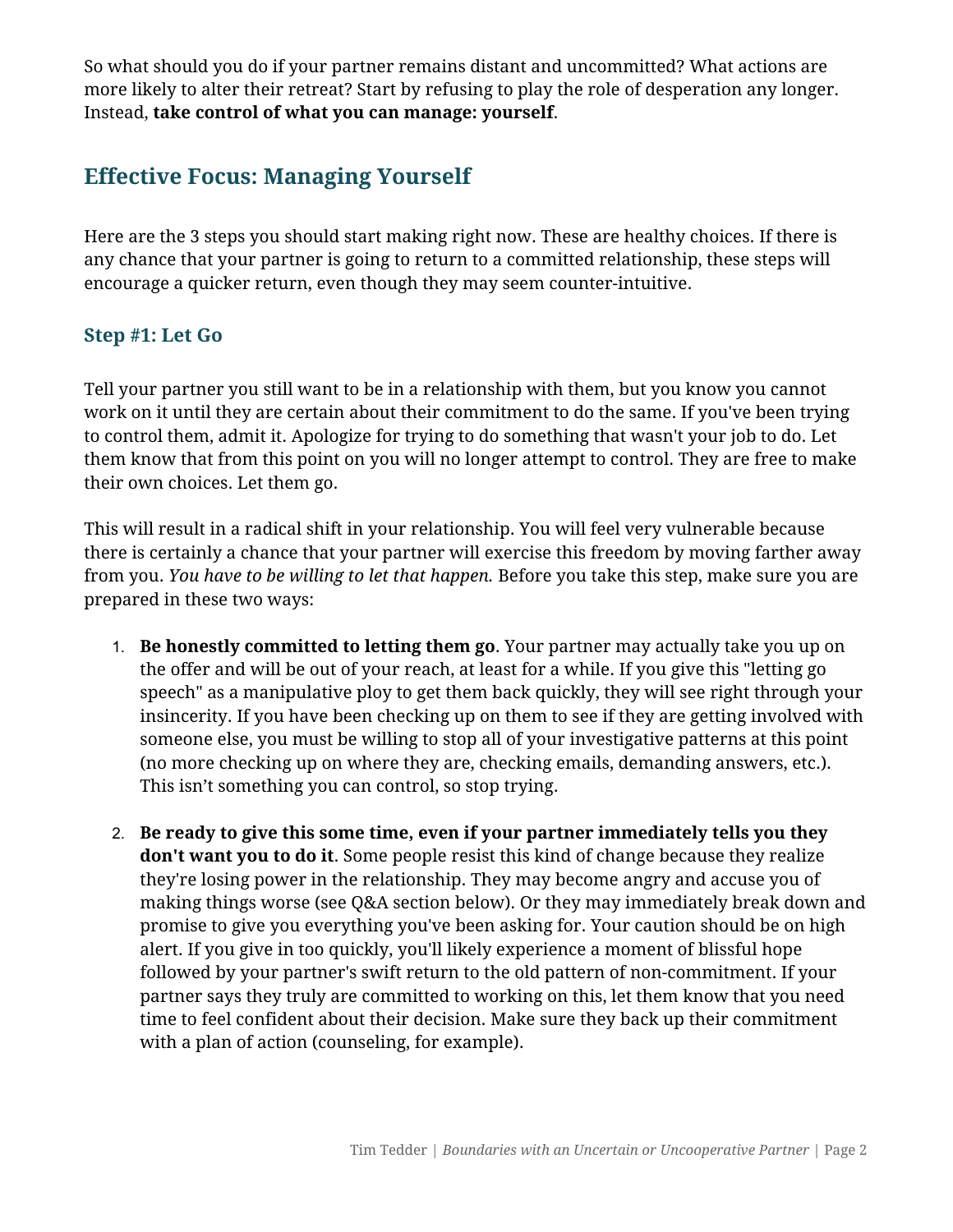#### *How far do you let them go?*

If you know your partner is in another relationship, you need to separate from them. I've watched many relationships caught in the "Ping-Pong Effect" of bouncing back and forth between partner and lover. This can go on for a very long time, but the pattern will lose its momentum if you remove yourself from the equation.

The extent of relationship separation depends on your situation, but some type of physical separation is recommended. If you've been living together, you should insist on a change that allows you to stay in separate places. If there is no affair, you may first focus on emotional separation (see Step 2 below).

#### *How long should you let them go?*

That's up to you. You'll probably want to seek help from a counselor or trusted person as you try to figure out how long you will wait, but one thing I encourage is this: Have an end date in mind. You can always adjust your deadline, but you should have some sense of how much time you are willing to give your partner.

## **Step #2: Limit Your Availability**

This choice is a very important one. Your partner needs to experience your shift in the relationship. Up to this point, you've been easily available to them, but they do not value this and may have lost respect for you. So back off. You need to create some distance between you and your partner, not out of anger or revenge or manipulation, but out of a need to focus more on yourself and less on them. You need to limit your availability in these ways: give less tenderness, less talk, and less time.

#### **Less Tenderness**

If you think your partner is starting another relationship, you need to stop all affectionate behavior. This is not a competition between you and the other person; it's something your partner has to figure out for him/herself. As long as affection is being given to someone else, respect yourself enough to stop all romantic or sexual behaviors. (Your partner may argue about this, but stop contributing to their bad behavior.)

If your partner is not another relationship, you may still have moments when affection is expressed, maybe even sexually, but it's important that you not be the primary initiator. In fact, being a bit aloof is actually more enticing than always being ready-and-willing. Your partner should definitely get the sense that you don't need to be with them.

#### **Less Talk**

Up to this point, you probably have been talking too much. You need to limit the amount of communication (talking, texting, emailing, phone calls, etc.) you have with your partner. Keep away from emotional conversations. If your partner invites you to talk about how you feel, give an honest answer, but keep it brief. You should focus on business-of-life communication (if you have any joint responsibilities) and avoid bringing up relationship issues. The key here is to focus on communication that allows you to remain confident, calm, and in control.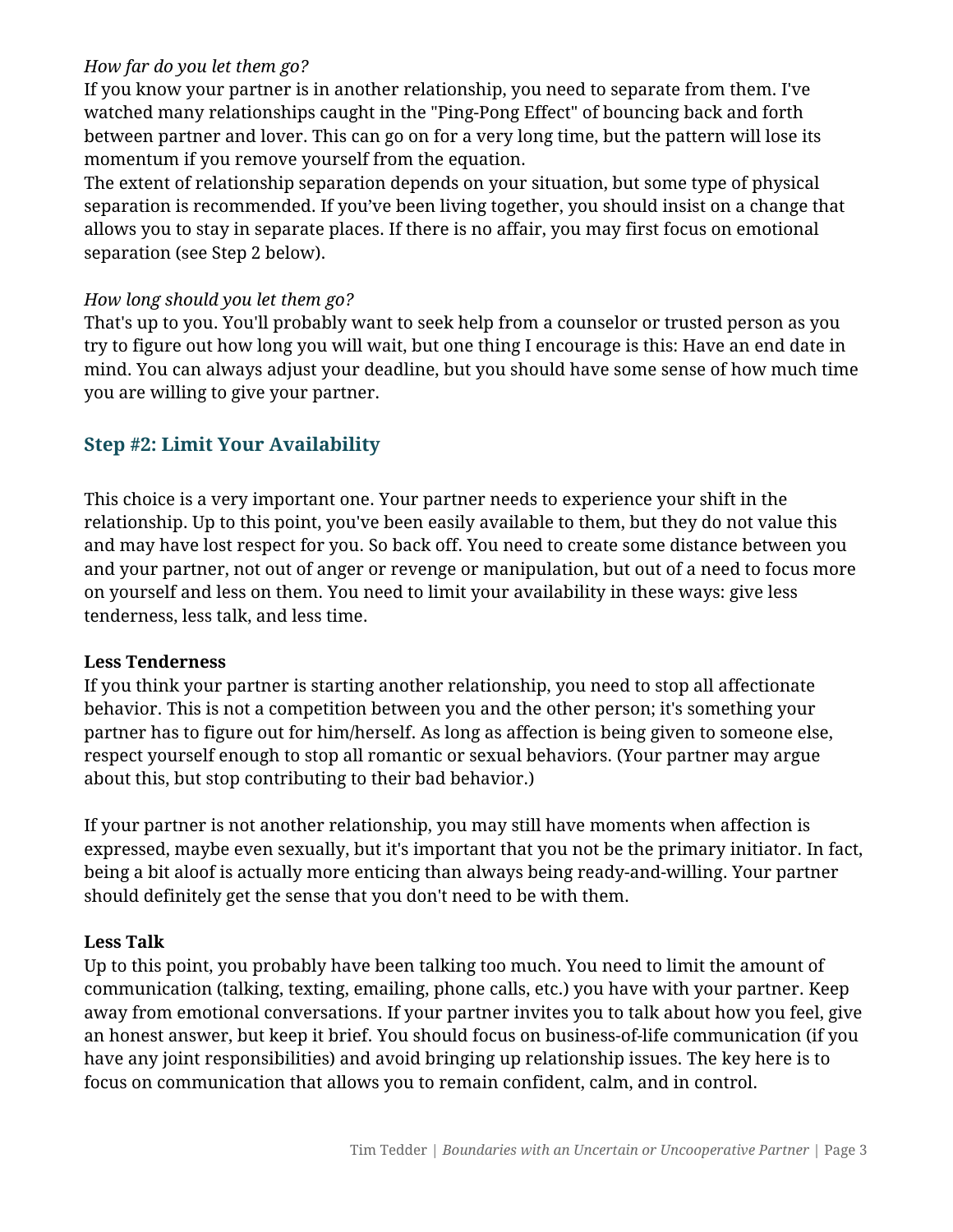#### **Less Time**

You should be less available to your partner. I don't mean that you should selfishly refuse to do anything with them, but you need to be more attentive to what you can do without them. You are capable of finding meaning and enjoyment in life apart from your partner; they need to experience that.

### **Step #3: Focus on Growth**

You've been focused on changing your partner, now it's time to focus on changing YOU. Your contentment in life should not be bound to the whims of your partner or the circumstances of your relationship. Of course, these both affect you deeply, but they should not control your contentment. Rather, your satisfaction in life should be firmly rooted in your contentedness with who you are and who you are becoming.

Who do you want to be? What is your understanding of the design or purpose for your life? What does God want for you? What in you gets in the way of realizing those things? What are your passions? What do you enjoy that you haven't done in a long time? What have you always wanted to do? What new things get you excited or make you want to learn?

Stop trying to get your partner to a better place. You can't control them. The only person you control is you, so start being intentional about doing those things that help you grow.

## **Where to Start**

Before you start this process of self-management instead of partner-management, think it through. Consider your choices and be determined to make them. Talk with a counselor or trusted friend who can continue to support you.

If you're ready, start by writing a letter to your partner, telling them that you are "letting go." Once you've written it, put it away overnight and read it again tomorrow. Do you avoid sounding harsh or judgmental? Is your hope for your relationship clearly communicated? Will your partner understand that you are taking a hands-off approach? Does it sound like a threat (it shouldn't), or like you are really making a significant shift? Rewrite it until you are satisfied.

Now you have a choice. If you want, you can give the letter to your partner, ask them to read it, and then invite them to ask any questions. But I recommend that you ask your partner to listen without interrupting while you read the letter to them, answer any questions they have, and then give them a copy to read again later.

Sample Letter:

*I love you; I am certain about that. I want our relationship to last and grow; I am certain about that, too. But this relationship needs to change in order to be*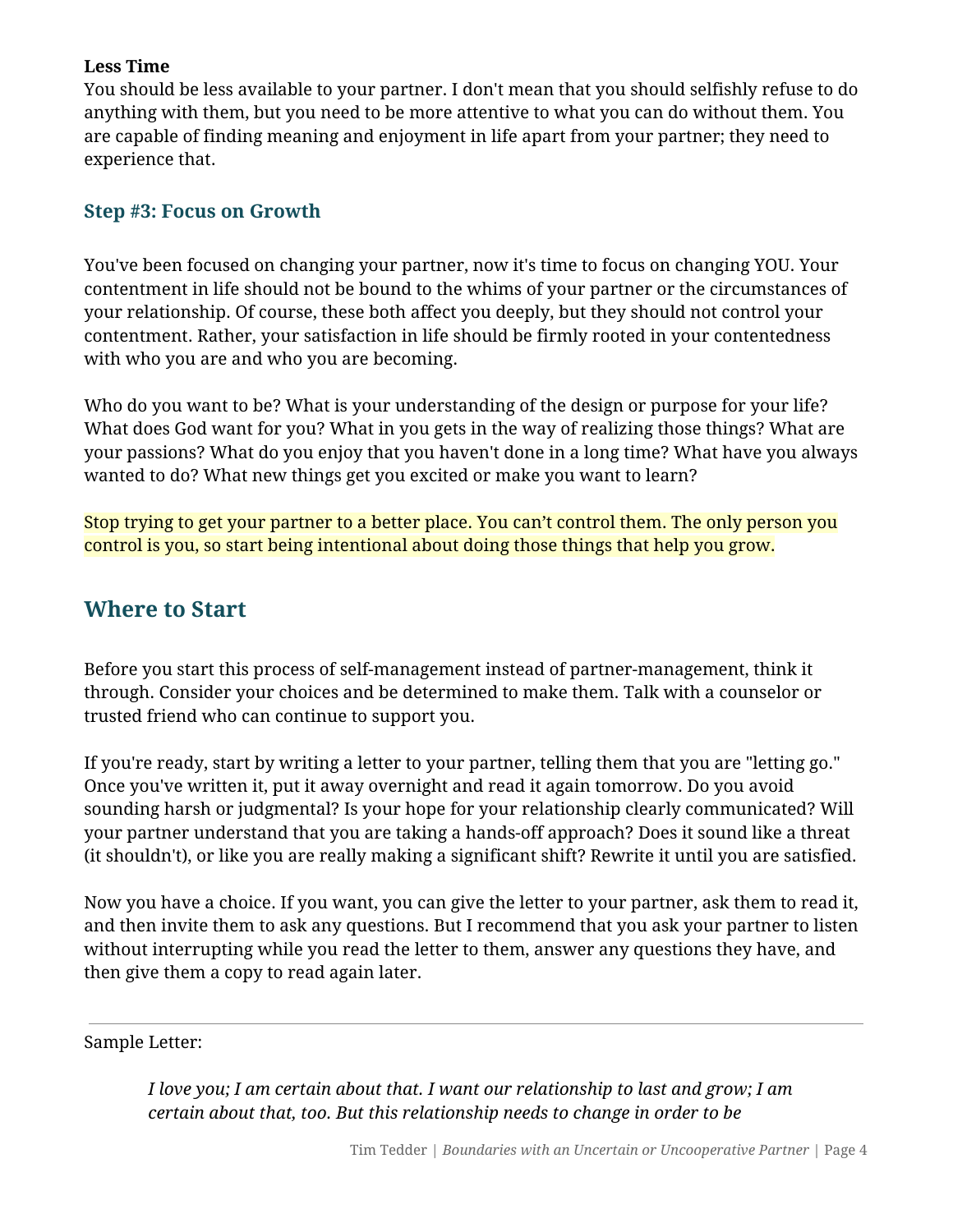*something that is satisfying and trustworthy to both of us.* 

*I want to be part of that change, but I can't do it alone and I can't make up your mind for you. What I can do is let you make up your own mind. You need to be sure about what you want.* 

*I am going to quit trying to change you and I am going to focus on getting myself to a better place. There is a lot I need to learn through all this. If you decide you want me*… *want us, I'm ready to join you in making our relationship better. But until I know that's true and can commit to it, I will be more attentive to things that keep me moving in a healthy direction. Through all this, I want to be a better person, whether or not we survive.* 

## **What to Expect**

If you take these steps, these shifts will likely occur:

#### 1. **Conflict diminishes**.

You and your partner will no longer be locked in a control struggle and so you will likely experience a calming in your relationship. You will not experience the connection you're longing for, but it will be a welcomed change for you both.

#### 2. **Confidence increases**.

As you take control of your part in this relationship, your desperation will subside and your confidence will build. You can begin to feel less like a victim and more like a person who is capable of walking through the deep pains of life.

#### 3. **Considerations change**.

Before, when your partner felt trapped, they likely struggled with the question, *"Do I really want to stay in this relationship?"* but now that you have stopped grasping and have started moving independently the question may become, *"Do I really want to lose this relationship?"* Instead of feeling pushed away, they may feel themselves being pulled back toward you.

If the pain of losing you is stronger than the payback of separation from you, then their motivation will begin to shift and real change is possible.

## **Questions & Answers**

## **Q1: How much time should I give my partner before I take the 3 steps?**

**A**: You should make the first one (Let Go) immediately. Trying to get what you want by demanding or pleading will never produce the results you want. You can be honest about what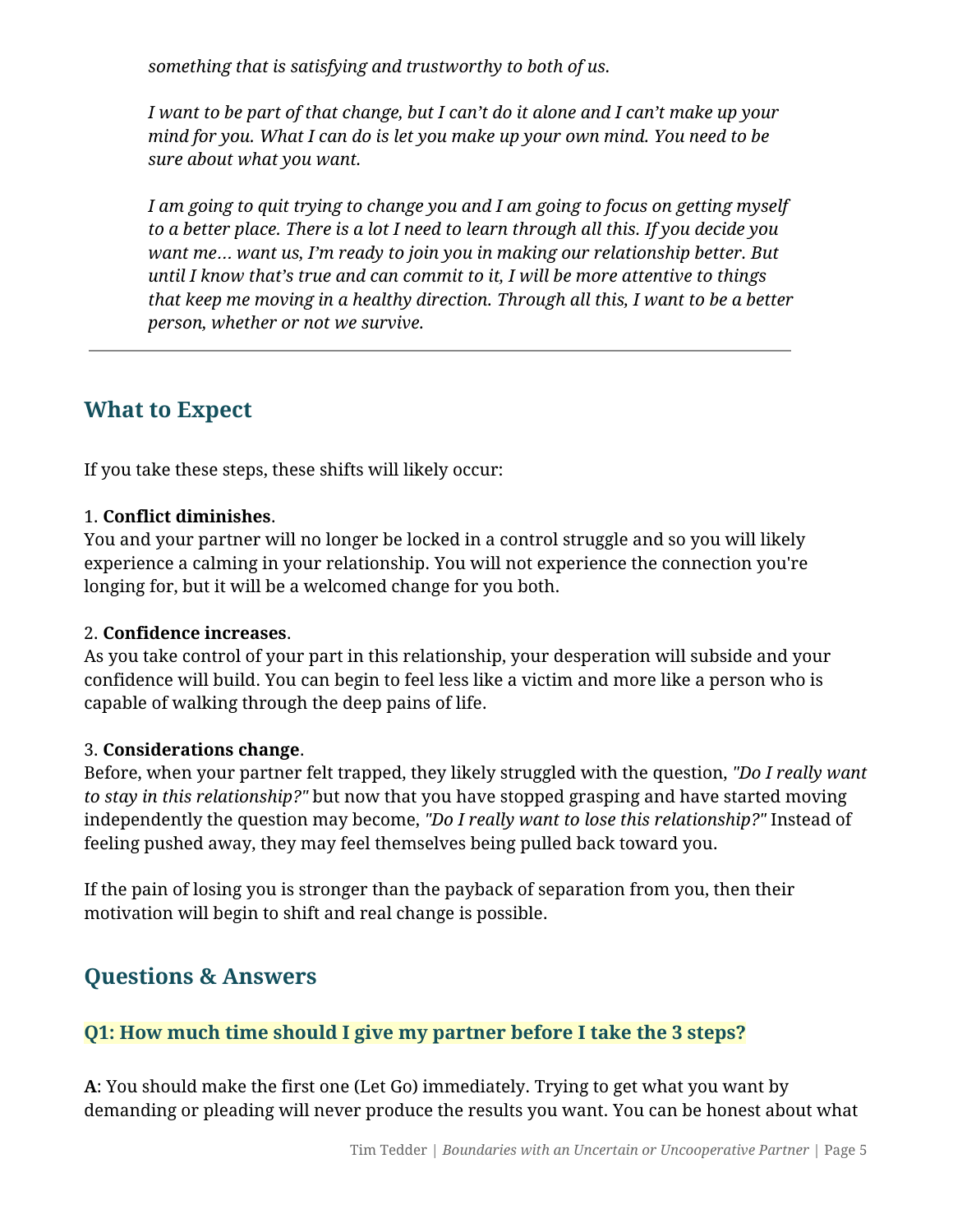you want and about the disappointment or pain you are experiencing, but waste no effort trying to control your partner.

Depending on your circumstances, you may continue to stay plugged into the relationship and focussed on caring for your partner for a while. This period of grace should only be granted if your partner is not actively involved in another relationship and should only last for a period of time (weeks or a few months). If your partner's behavior does not shift in a way that moves them consistently toward you then you need to move with determination and take steps 2 & 3.

## **Q2: How long should I do this for?**

**A**: You do this until one of you makes a permanent choice.

#### **You Change**

If your partner remains confused or uncommitted for an extended time, the damage to your relationship will be even more severe. If consistent attempts to repair and rebuild are not made, trust will continue to disintegrate. At some point, you may decide that you are no longer willing to invest more time or effort into your relationship.

#### **Your Partner Changes**

The "backing off" approach recommended in this article is meant to create a space in which your partner makes a choice. If your partner is struggling with an emotional connection to someone else, they may go back-and-forth in their decision as they try to figure out what (or who) they want. Once you refuse to be part of that pattern any longer, your partner will have to make different choices and may eventually express a desire to come back to the relationship. If so, you need to be very careful when considering whether or not to re-establish a partnership with your partner.

You should not re-enter a relationship with your partner until they can say "yes" to two important questions. These two questions should stand as guards at the doorway of your relationship, not allowing your partner to re-enter until they can pass the test.

Think of it this way: Your relationship is like a house that you and your partner built. You promised each other that you would stay together and keep improving your house. But things didn't go as planned. At some point, your partner started visiting someone else's place. Maybe the visits started with chats on the front lawn but eventually moved inside, turning into more intimate connections during afternoons or weekends. When you found out, you may have tried to force your partner's return. Each time they wandered out again, you tried to coax them back.

Stop trying to get your partner back into the house (your relationship). You can leave the door open, but let them make the choice. But if they do come back, you need to be sure that it is not just a momentary visit. That's where the two guards come in. Picture them standing outside the door of your house. Before you welcome your partner back into your relationship, they need to satisfy the question that each guard asks. If they are not able to give a confident "yes" to both guards, they should not be allowed in.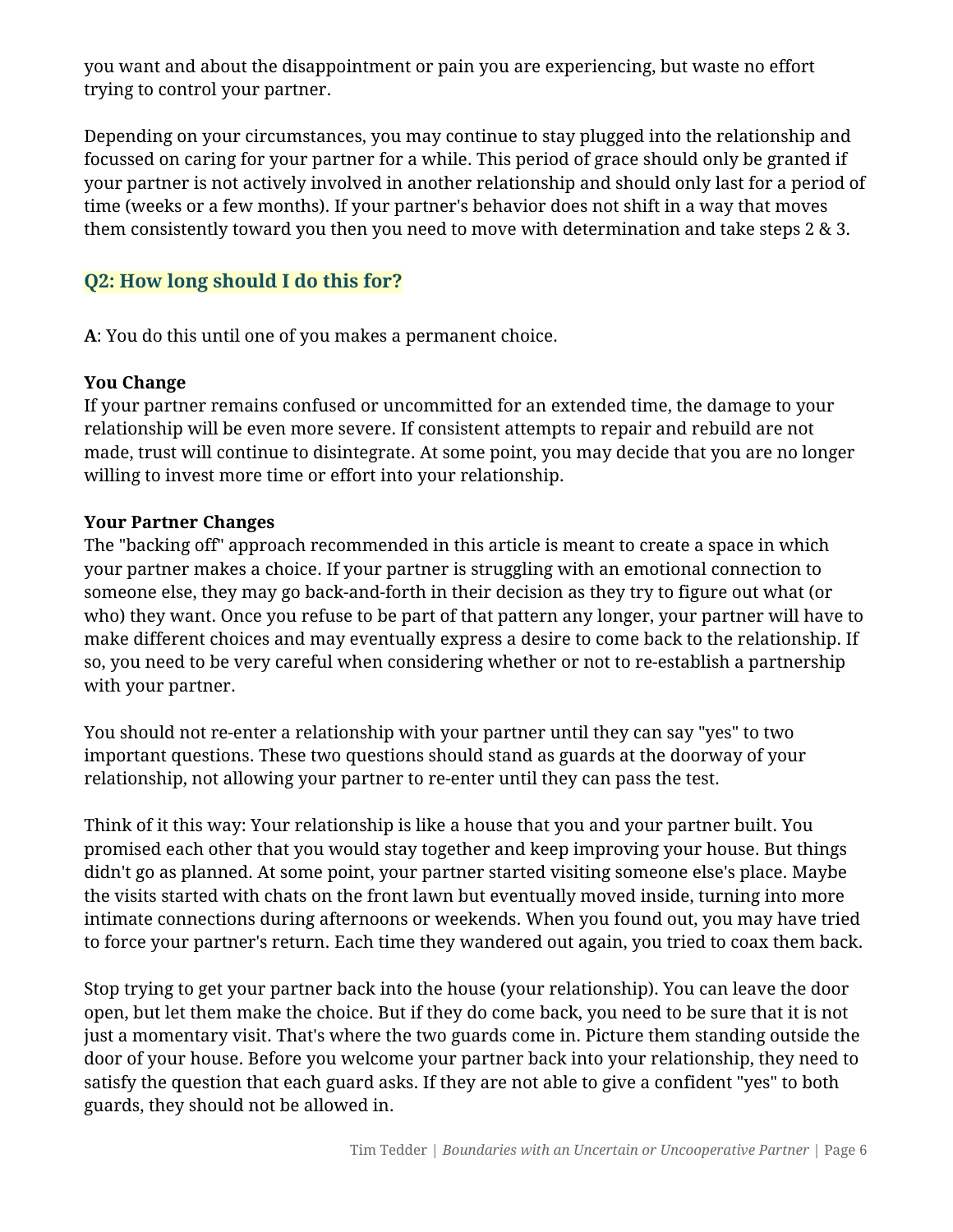- **The first guard's question to your partner: Are you single-minded in your desire for this relationship?** There should be no more confusion or uncertainty. This doesn't mean that all emotional issues are resolved; that may take some time. But your partner should have their mind made up. If they are still not sure they want to commit to the relationship, then leave them outside the door. You may benefit from individual counseling, but couples therapy will be ineffective.
- **The second guard's question to your partner: Are you willing to work on change?** If you get the sense that your partner wants assurance that YOU will change before they come back, then don't let them in. The truth is, you might need to change for the sake of a stronger relationship, but if your partner is focusing on your flaws, they are failing to accept responsibility for what they've done.

There will be a time for both of you to be honest about past hurts or disappointments, but that comes later. Neither should you accept the return of a partner who simply wants to "put the past behind" and move on with the relationship as though nothing happened. You will never be able to return to trust and intimacy if your partner does not actively participate in the hard work required to help you recover from this trauma.

## **Q3: Are you encouraging physical separation?**

**A**: I am encouraging emotional separation. Generally, I discourage couples from physically separating unless one of the following factors is present:

- Someone is at risk because of abusive behavior.
- A couple is not able to break free from a deep pattern of conflict.
- One person has declared that they are done with the relationship.
- A partner is not willing or able to end connections with another person (suspected affair).

Establishing emotional/relational boundaries with a partner who shares the same living space can be a challenge. You may even find it necessary to move into a different room for a while. But there are ways to maintain the "business of life" part of your relationship (paying bills, domestic support, parenting responsibilities, etc.) while avoiding interactions that are directed toward more emotional connections.

## **Q4: My partner says the pressure I'm putting on them to make a choice is actually pushing them farther away. What if things get worse instead of better?**

**A**: If your partner doesn't like the steps you're taking, it's probably because they don't like this sense of losing control. This claim of "You're pushing me away" is just an attempt to play on your fears; it's not a true statement. Your relationship is stuck because your partner, not you, has been indecisive.

You don't have to be a slave to their indecision. You have the right to make healthy choices.